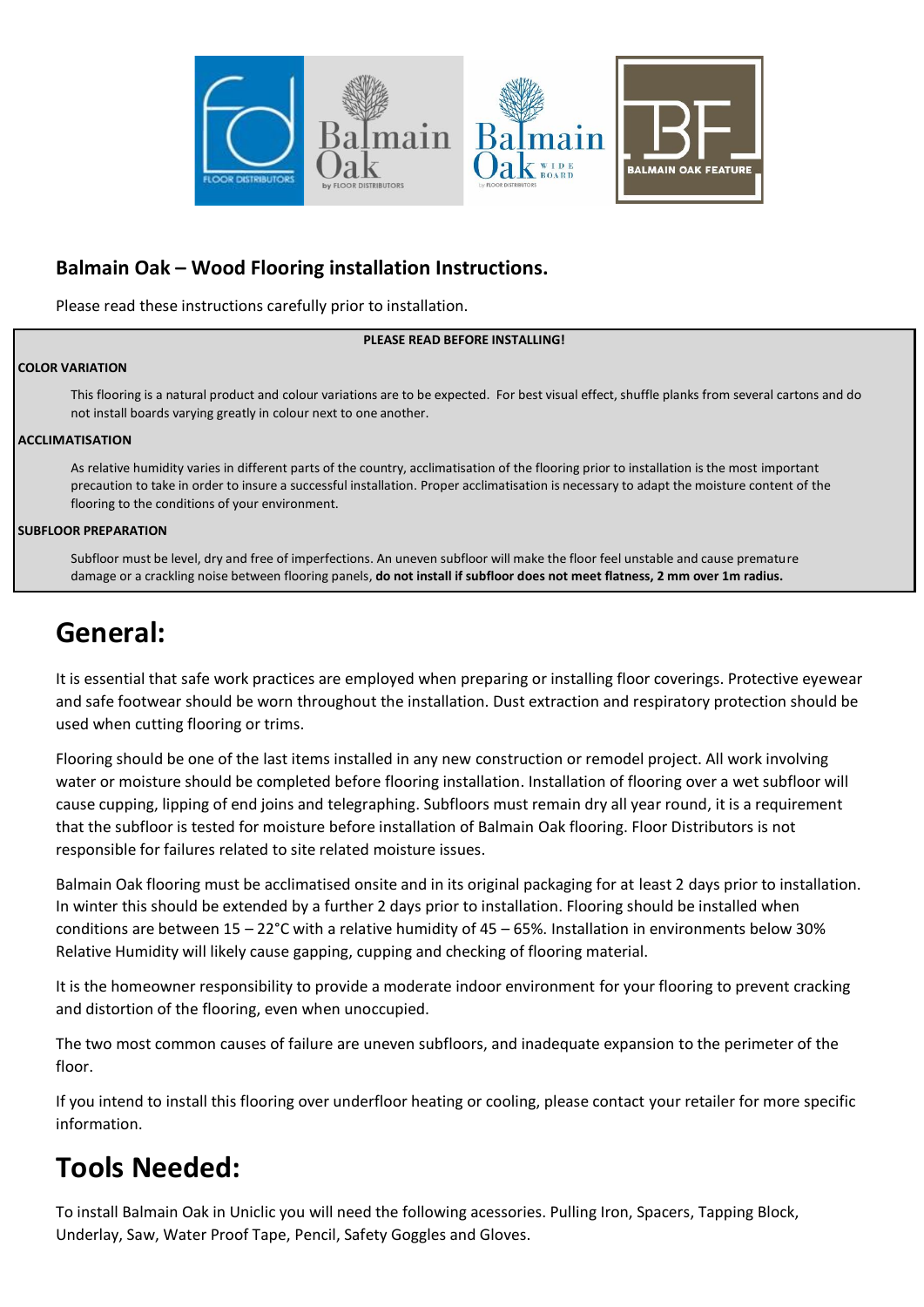Along with these tools you will also need a quality inderlay (with adequate moisture protction) as well as profiles to complete the installation.

## **Preparation:**

Firstly, you need is to ensure that the subfloor or surface you are installing your Balmain Oak flooring over is level. Using a 1 metre straight edge, the subfloor level should not exceed +/- 2mm over 1 lineal metre in any direction. Remember, uneven floors may lead to movement and noise, so it is necessary to assess the levelness and get it right. Timber floors can be sanded level and concrete floors, or existing floor coverings can usually be levelled using a selflevelling compound. Balmain Oak Flooring cannot be installed over carpet or carpet underlay, but can be installed over well bonded vinyl, cork, ceramic tiles if sufficiently level.

Balmain Oak Flooring must always be installed over a dry subfloor. Check the moisture concrete subfloor to ensure the moisture content is below 75% R/H, as per AS1884. Timber subfloors must be well ventilated and dry, as a guide the timber subfloor should be below 12% moisture content when tested with an electrical resistance moisture meter.

Always use continuous damp proof membrane under your Balmain Oak Timber Flooring. This continuous damp proof membrane can be provided by 200uM builders plastic, overlapped 300mm at the joins and taped with a vapour tight tape or Performance Plus Underlay. Performance Plus underlays are manufactured with a plastic damp proof membrane on one side and are conveniently fitted with a 100mm overlap with a peel and stick tape. Performance Plus Underlay is rolled out along the starting wall with the plastic down, peel & stick side to the wall. Additional rows are rolled out with tape down over the extended clear overlap. The wax tape can then be peeled away forming the continuous damp proof. Cut ends must be taped with a waterproof tape.

In the instance of knowingly or logically wet subfloor, or heated subfloor, always use 200uM builders plastic sheeting, overlapping joins by 300mm, taping joins with waterproof tape and turning up at walls or vertical fixtures.

In the case of gluing Balmain Oak Flooring directly to your existing subfloor, a suitable parquet adhesive must be used. Direct gluing of your Balmain Oak Flooring is a complicated process. Please contact your retailer for more information before carrying out this procedure.

Please check floor panels prior to installation, panels with faults or defects should never be installed.

Make sure you mix floor panels prior to installation; this will help insure a random variation of colour and woodgrain throughout your Federation Plank installation.

Balmain Oak is not suitable for known wet areas, this includes installations in bathrooms.

## **Installation:**

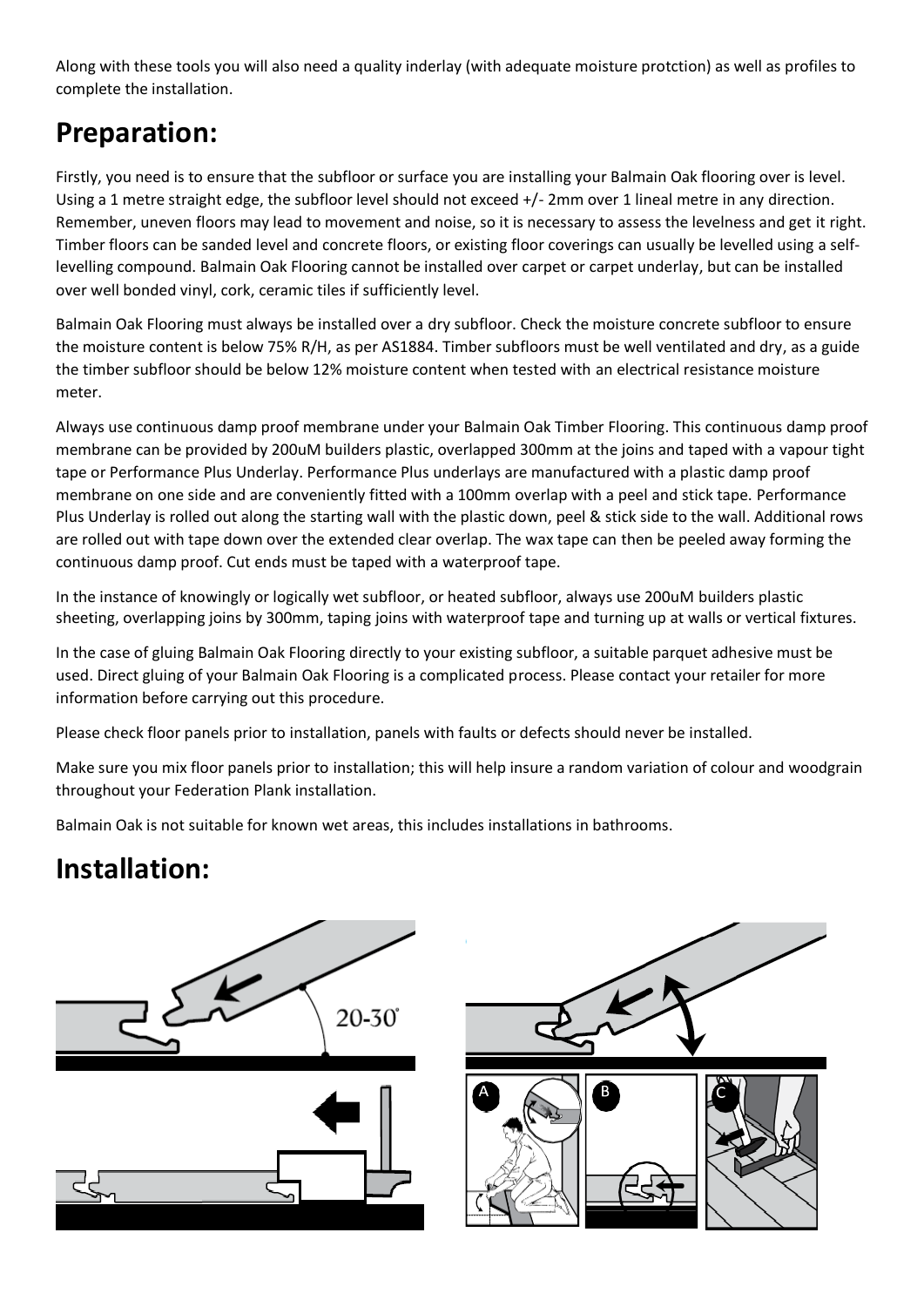### **Installing the first 3 rows:**

Select a wall that is long and visible, install the first 3 rows parallel to this row. Roll out the first row of plastic and or underlay, then install the first row with the tongue facing the wall. If the starting wall is uneven, scribe the boards on the first row to cater for the undulations, while ensuring a full 12-15mm expansion gap is maintained. If scribing is not required, remove the tongue along the starting row. This will help in maintaining the necessary expansion gap.

N.B. A minimum of 12mm gap is required in lower relative humidity environments like Melbourne or Hobart. A minimum of 15mm gap is required in areas of higher relative humidity like Queensland or Darwin.

Balmain Oak may expand up to 4mm per LM in the width, so the wider the floor and the higher the humidity, the larger the perimeter gap should be. In rooms where the flooring is longer than 12m, and where widths exceed 8m, the use of an expansion joint is required.

Always remember to use expansion joints (e.g. at doorways) throughout the flooring installation, particularly between rooms. Never affix fixtures (e.g. built in wardrobes or kitchens) directly onto the flooring, as this will negate the floorings ability to freely expand/contract during seasonal changes.

If the client objects to the recommended use of expansion trims at time of installation, we recommend the installer keeps on record that the client did not wish to use such trims.



Now we will assemble the first 3 rows in staggered formation. This will help provide a foundation for additional rows. Always ensure spacers are used along all walls to ensure a free gap is maintained.

The offcut from the first row, can be used as the to start the following row. This can be continued throughout the installation so long as the starting piece for the next row, as well as the joint stagger between rows are a minimum of 30cm.

If the new board is less than 30cm, or the stagger is less than 30cm, a new board will need to be used to maintain an adequate stagger.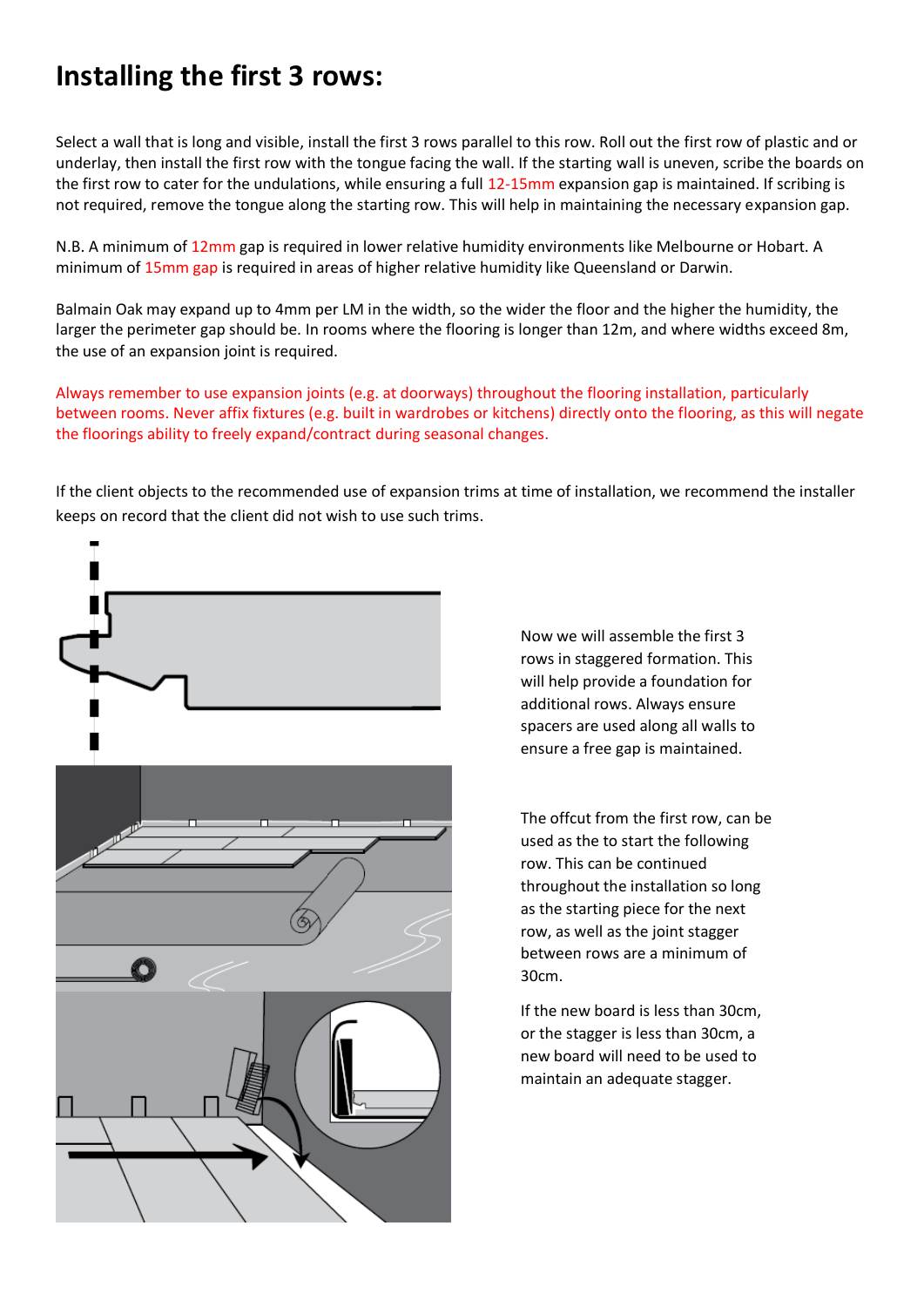#### **The body and the final row:**



Continue installing the floor left to right. The final row will need to be trimmed to fit using a jigsaw and bought into place using the pulling iron. Remember to allow 12-15mm for your expansion gap at all walls and vertical surfaces. This gap will be covered last of all.

Door frames and architraves should be undercut prior to commencing installation using a scrap of flooring and a long, flexible hand saw.